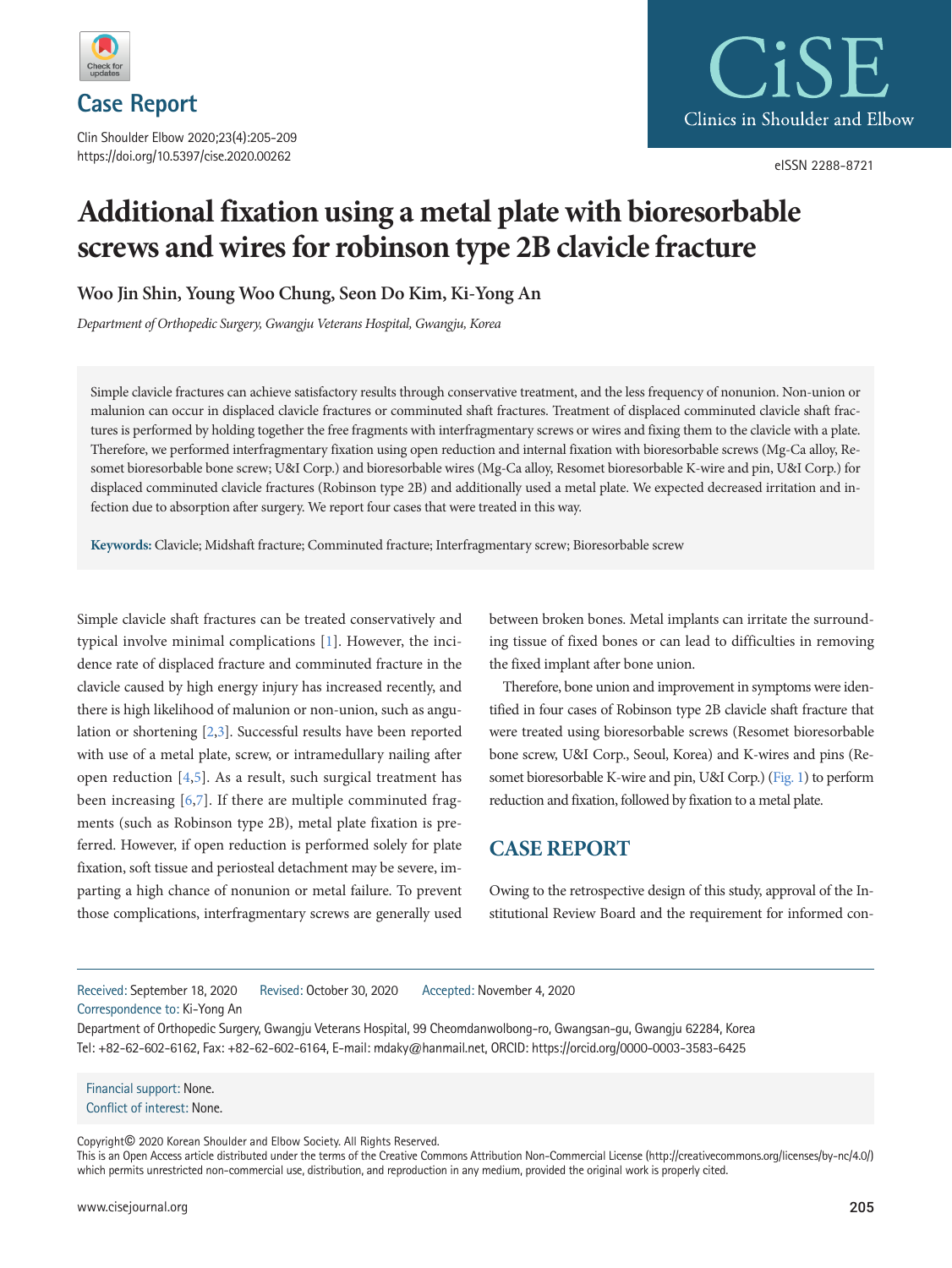sent were waived.

#### **Case 1**

A 72-year-old male patient fell off the bed after arthroscopic surgery for a right torn rotator cuff and experienced pain in the left clavicle area. Radiological images showed a Robinson type 2B2 fracture with 10-mm displacement and shattered bones [\(Fig. 2A\)](#page-1-1). Before surgery, consent was obtained from the patient for use of the resorbable implant. For surgery, general anesthesia was used, and the patient was placed in a beach chair position. The surgical area was exposed, and the arm of interest was placed to allow free movement. Using a C-arm intensifier, the fracture location was checked from multiple angles and a skin incision was performed. Next, the excised skin was opened to expose the fractured area. Reduction was performed on the broken bones, and two resorbable bone screws and a resorbable K-wire and pin were used to readjust the bones to a simple fracture from a comminuted fracture (Fig. [2B](#page-1-1) and [C\)](#page-1-1). A metal plate (TDM clavicle shaft plate; Salt

<span id="page-1-0"></span>

sorbable wire.

Lake City, UT, USA) was used to fix the clavicle (Fig. 2D). After surgery, an arm sling was worn, and the patient started joint exercises based on tolerance to suture stability and pain. At 1 month after surgery, the pain had disappeared; range of motion was not limited at 10 weeks of follow-up. Radiological imaging showed successful bone union (Fig. 2E).

### **Case 2**

A 74-year-old male patient was admitted to the emergency room due to right shoulder pain after falling from his motorcycle. Radiological findings were a Robinson type 2B2 right clavicle shaft fracture with 20-mm displacement [\(Fig. 3A](#page-3-7)). Surgery was performed as stated for the case 1 patient, and a resorbable bone screw and resorbable K-wire and pin were used to fix the bone fragments, which were then stabilized on a metal plate (Synthes LCP superior–anterior clavicle plate 8H; Synthes, Oberdorf, Switzerland) and fixed to the clavicle [\(Fig. 3B,](#page-3-7) [C\)](#page-3-7). Post-surgery rehabilitation was conducted as for the case 1 patient, and no pain was reported in the operated area at 45 days after surgery [\(Fig. 3D\)](#page-3-7). The patient showed no restriction of range of motion, and bone union was achieved at 9 weeks of follow-up ([Fig. 3E\)](#page-3-7).

#### **Case 3**

A 72-year-old male patient was admitted to the emergency room due to pain in his left shoulder after falling. Radiological imaging showed a Robinson type 2B2 left clavicle shaft fracture with 10 mm displacement. The same surgical procedure was conducted, Fig. 1. Bioresorbable implant. (A) Bioresorbable screw. (B) Biore-<br>sorbable bone screw, K-wire, and pin were used to fix the<br>same surged to fix the and a resorbable bone screw, K-wire, and pin were used to fix the

<span id="page-1-1"></span>

**Fig. 2.** Case 1. (A) Preoperative radiography. (B) Intraoperative C-arm image showing fixation of free fragments using guide wire for bioresorbable screws. (C) Intraoperative C-arm image showing fixation of free fragments using bioresorbable implants and metal plate. (D, E) There were no prominent specific findings on the postoperative and follow-up radiography.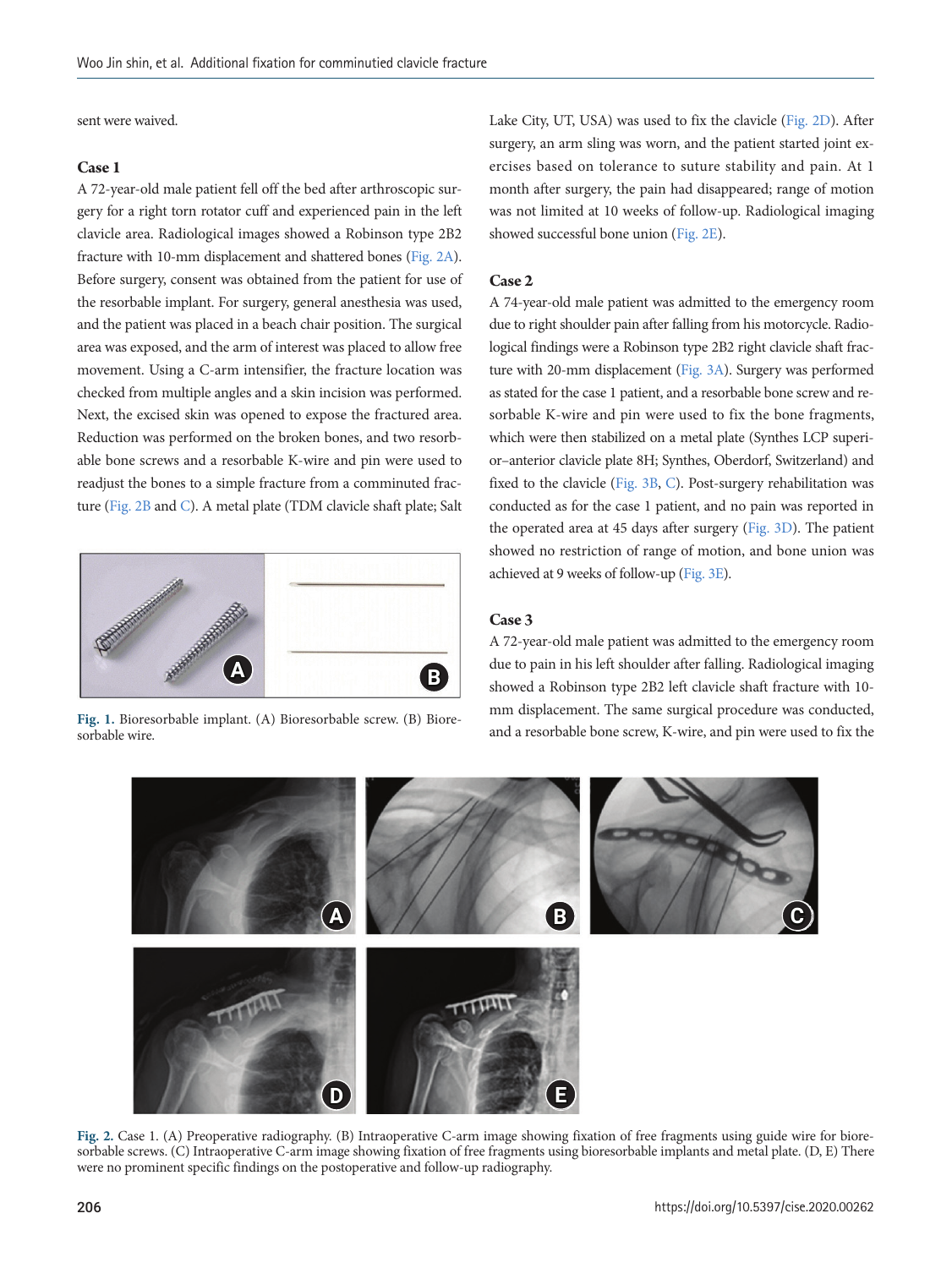broken bones. A metal plate (Synthes clavicle end plate 8H) was used to fix the broken bones to the clavicle, and post-surgery rehabilitation was conducted as above. The patient reported no pain 7 weeks after surgery, and bone union and full range of motion of the operated shoulder were observed at 11 weeks of follow-up. No complications were noted at 1-year follow-up.

## **Case 4**

A 73-year-old male patient was admitted to the emergency room due to pain in his right shoulder after falling. Radiological imaging showed a Robinson type 2B2 left clavicle shaft fracture with 18 mm displacement. The same surgical procedure was conducted, and a resorbable bone screw, K-wire, and pin were used to fix the broken bones. A metal plate (TDM clavicle shaft plate 9H) was used to fix the bones to the clavicle, and post-surgery rehabilitation was conducted as in the above cases. The patient reported no pain at 40 days after surgery, and bone union and full range of motion of the operated shoulder were observed at 13 weeks of follow-up. No complications were reported at follow-up.

## **DISCUSSION**

Traditionally, clavicle shaft fracture was treated conservatively with a figure of 8 bandage or with an arm sling, and surgical procedures were thought to be the cause of bone nonunion [[8\]](#page-3-8). However, when displacement is severe or there are many fragments, non-surgical treatments showed a 15%–20% bone nonunion rate compared to the much smaller bone nonunion rate (2%–3%) of surgical approaches [3]. Therefore, surgery was performed in cases of Robinson type 2B fracture with multiple fragments and comminution, who were high activity and smooth shoulder movements before injury. The bone nonunion that occurs after surgery is thought to be caused by severe soft tissue and periosteal detachment [\[9](#page-3-9)]. To minimize these events, non-invasive reduction with intramedullary fixation [\[10](#page-4-0)] or minimal invasive plate osteosynthesis (MIPO) with locking compression plate is utilized [\[11\]](#page-4-1).

However, for severe comminuted fracture, noninvasive reduction with intramedullary fixation is not a viable option because the fixation process is difficult, the fixture stability is weak, and the anti-rotation power is weak. Thus, open reduction is performed for Robinson type 2B fracture, reserving MIPO for special cases (e.g., refracture). Additional precautions are needed during rehabilitation after this procedure, and there are more possible complications such as displacement of the pin and shortening of the clavicle. Furthermore, minimally invasive surgical procedures use a locking compression plate as an indirect fixation method can be problematic and can result in difficulties in properly fixing the plate in the absence of proper analysis of the anatomical structure of the clavicle. Furthermore, percutaneous reduction is difficult for novices and requires ample experience. Additionally, iatrogenic damage can occur at the blood vessels under the clavicle, the nerves, and the lungs, indicating the need for caution.

Koh et al. [\[12\]](#page-4-2) reported that comminuted clavicle shaft fracture can be more effectively and accurately treated with open reduction to clearly localize the bone fragments. Reduction then can be performed at the specific area, the free fragments can be attached using cannulated or mini screws, and the whole bone can be stabilized against a metal plate. However, to fix all the bone fragments, one to more than four screws might be used, in addition to six or more than 10 screws to fix the plate. This excessive use of screws may lead to irritation and difficulties in removing the implant after bone union or if complications arise. Even when screws are successfully removed, loss of such a volume of material can leave the bone hollow and weak, imparting a higher chance of fracture recurrence. Rather than removing a whole screw, it might be better to remove the protruding part with a burr to prevent further irritation and soft tissue injury.

Therefore, the authors used a hybrid surgical procedure where resorbable screws, K-wires, and pins were used for reduction and fixation, followed by attachment of a metal plate to stabilize the whole bone. A 1-year follow-up showed no complications, and all cases achieved bony union. Generally, there are difficulties in fixing a resorbable screw when using a C-arm image intensifier because they are radiolucent. However, open reduction allows screw visualization and decreases difficulty fixing the screw. Additionally, because the resorbable screw was not visible in the C-arm image intensifier, it did not cover the fracture line and allowed a more accurate reduction procedure. Since the screw and wire were inserted along the guide, it was easy to confirm their trajectory.

Though the resorbable K-wire and pin do not produce specific complications, they are much weaker than the traditional K-wire and must be manipulated with caution. Additionally, because the resorbable materials are made of magnesium, their absorption produces  $CO<sub>2</sub>$  gas, which can be visible in follow-up radiologic imaging; however, this eventually is naturally absorbed by the body and shows no persisting complications. The resorbable K-wire and pin start to be absorbed at about 6 months and are completely resorbed by about 1 year and 6 months, though this differs by patient. This should be sufficient time to ensure bone union.

Additionally, at post-surgery follow-up, the resorbable screw,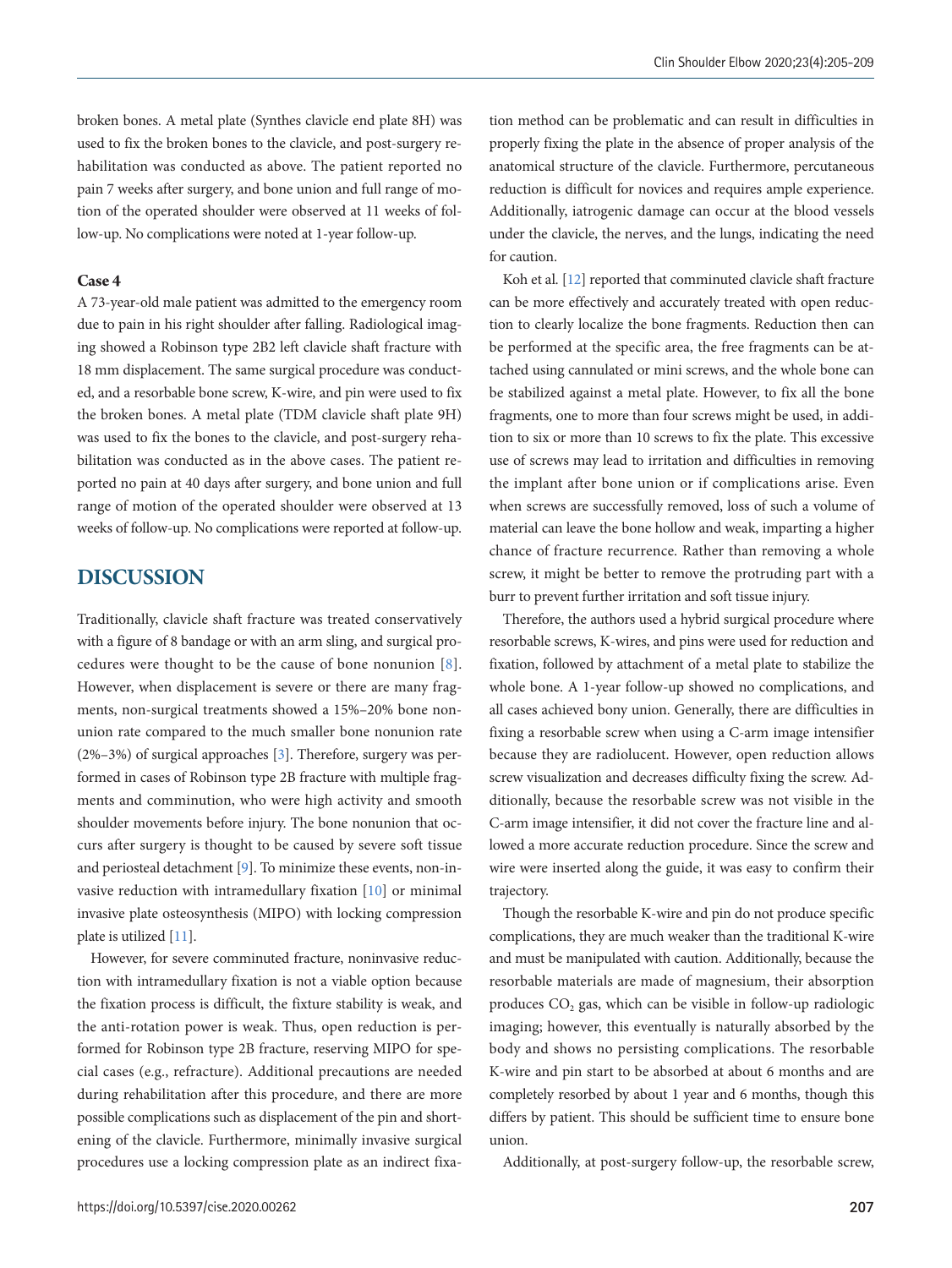<span id="page-3-7"></span>

**Fig. 3.** Case 2. (A) Preoperative radiography. (B) Intraoperative C-arm image showing fixation of free fragments using guide wire for bioresorbable screws. (C) Intraoperative C-arm image showing fixation of free fragments using bioresorbable implants and checking plate. (D, E) There were no prominent specific findings on the postoperative and follow-up radiography.

K-wire, and pin are radiolucent, allowing easy visualization of fractural displacement or fixation complication. If displacement is noted on follow-up X-ray, screw breakage and pull out should be assessed by computed tomography and magnetic resonance imaging. When removing regular metal screws, K-wires, and pins, the callus formed over the top of regular metals need to be removed, which is much more difficult than natural absorption during bone union. As a result, only the metal plate and its screws need to be removed, a much simpler process.

Use of resorbable material showed successful bone union, and follow-up studies have shown no allergic reactions and no additional complications. Furthermore, there were no cases of metal failure, bone nonunion, infection, and anchylosis. Hybrid fixation using resorbable screws, K-wires, and pins for minor fixation and a metal plate for whole-bone fixation allows for effective anatomical reduction of Robinson type 2B clavicle fracture. Furthermore, the metal plate allows stable clavicle fixation, and the resorbable materials impart minimal risk of refracture. Therefore, use of this hybrid fixation technique may be effective in treating these types of fractures.

## **ORCID**

Woo Jin Shin https://orcid.org/0000-0001-5606-8635 Young Woo Chung https://orcid.org/0000-0001-9929-6769 Seon Do Kim https://orcid.org/0000-0001-9161-9391 Ki-Yong An https://orcid.org/0000-0003-3583-6425

## <span id="page-3-2"></span>**REFERENCES**

- <span id="page-3-0"></span>1. [Post M. Current concepts in the treatment of fractures of the](https://doi.org/10.1097/00003086-198908000-00015) [clavicle. Clin Orthop Relat Res 1989;\(245\):89-101.](https://doi.org/10.1097/00003086-198908000-00015)
- <span id="page-3-1"></span>2. McKee MD, Pedersen EM, Jones C, et al. Deficits following nonoperative treatment of displaced midshaft clavicular fractures. J Bone Joint Surg Am 2006;88:35-40.
- 3. [Zlowodzki M, Zelle BA, Cole PA, Jeray K, McKee MD; Evi](https://doi.org/10.1097/01.bot.0000172287.44278.ef)[dence-Based Orthopaedic Trauma Working Group. Treatment](https://doi.org/10.1097/01.bot.0000172287.44278.ef) [of acute midshaft clavicle fractures: systematic review of 2144](https://doi.org/10.1097/01.bot.0000172287.44278.ef) [fractures: on behalf of the Evidence-Based Orthopaedic](https://doi.org/10.1097/01.bot.0000172287.44278.ef) Trauma Working Group. J Orthop Trauma 2005;19:504-7.
- <span id="page-3-3"></span>[4. Robinson CM. Fractures of the clavicle in the adult: epidemiol](https://doi.org/10.1302/0301-620X.80B3.0800476)[ogy and classification. J Bone Joint Surg Br 1998;80:476-84.](https://doi.org/10.1302/0301-620X.80B3.0800476)
- <span id="page-3-4"></span>[5. van der Meijden OA, Gaskill TR, Millett PJ. Treatment of clavi](https://doi.org/10.1016/j.jse.2011.08.053)[cle fractures: current concepts review. J Shoulder Elbow Surg](https://doi.org/10.1016/j.jse.2011.08.053) [2012;21:423-9.](https://doi.org/10.1016/j.jse.2011.08.053)
- <span id="page-3-5"></span>[6. Oh JH, Kim SH, Lee JH, Shin SH, Gong HS. Treatment of distal](https://doi.org/10.1007/s00402-010-1196-y)  [clavicle fracture: a systematic review of treatment modalities in](https://doi.org/10.1007/s00402-010-1196-y) [425 fractures. Arch Orthop Trauma Surg 2011;131:525-33](https://doi.org/10.1007/s00402-010-1196-y).
- <span id="page-3-6"></span>[7. Althausen PL, Shannon S, Lu M, O'Mara TJ, Bray TJ. Clinical](https://doi.org/10.1016/j.jse.2012.06.006) [and financial comparison of operative and nonoperative treat](https://doi.org/10.1016/j.jse.2012.06.006)[ment of displaced clavicle fractures. J Shoulder Elbow Surg](https://doi.org/10.1016/j.jse.2012.06.006) [2013;22:608-11.](https://doi.org/10.1016/j.jse.2012.06.006)
- <span id="page-3-8"></span>[8. Wilkins RM, Johnston RM. Ununited fractures of the clavicle. J](https://doi.org/10.2106/00004623-198365060-00008)  [Bone Joint Surg Am 1983;65:773-8](https://doi.org/10.2106/00004623-198365060-00008).
- <span id="page-3-9"></span>[9. Zenni EJ Jr, Krieg JK, Rosen MJ. Open reduction and internal](https://doi.org/10.2106/00004623-198163010-00019)